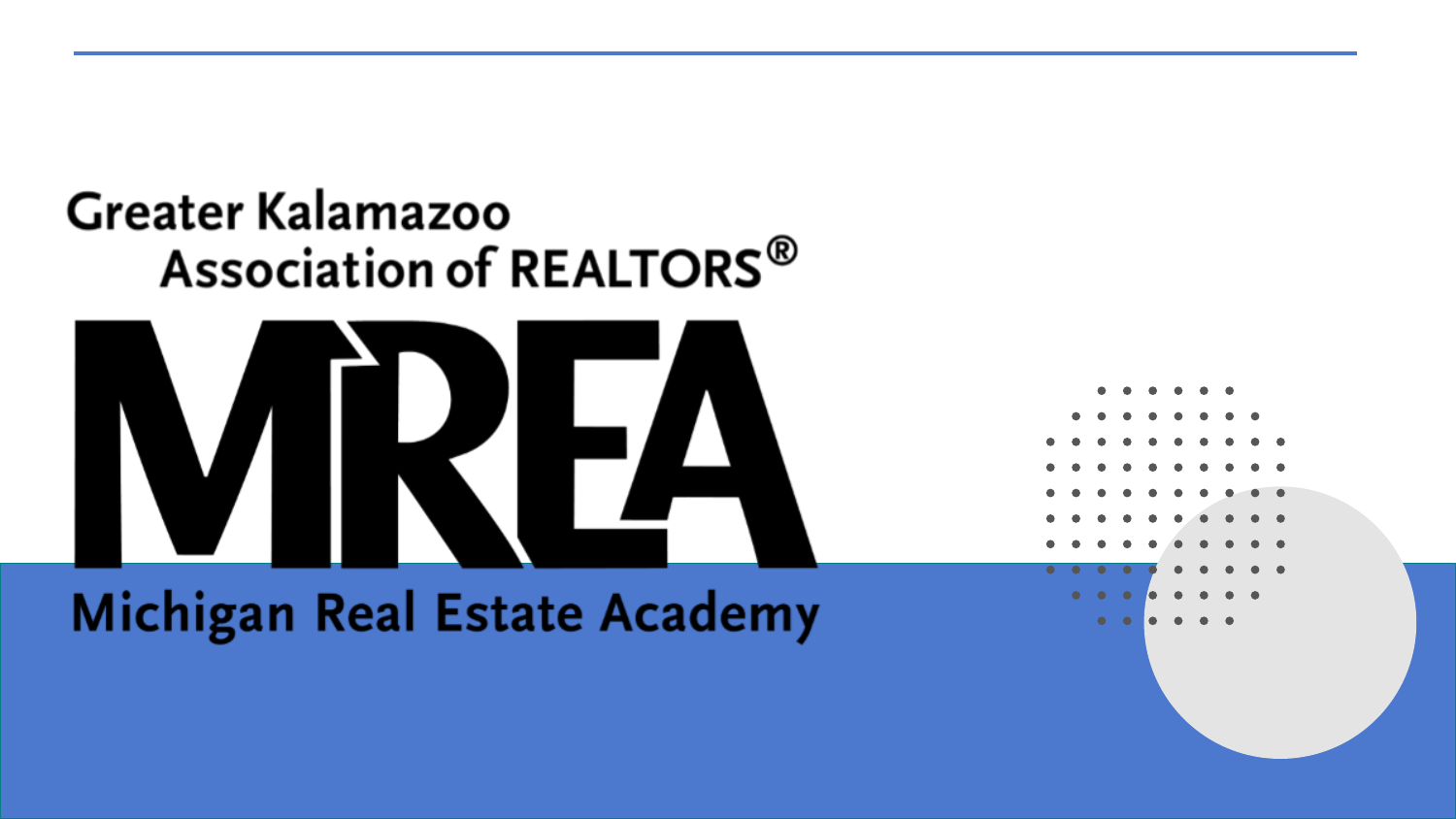

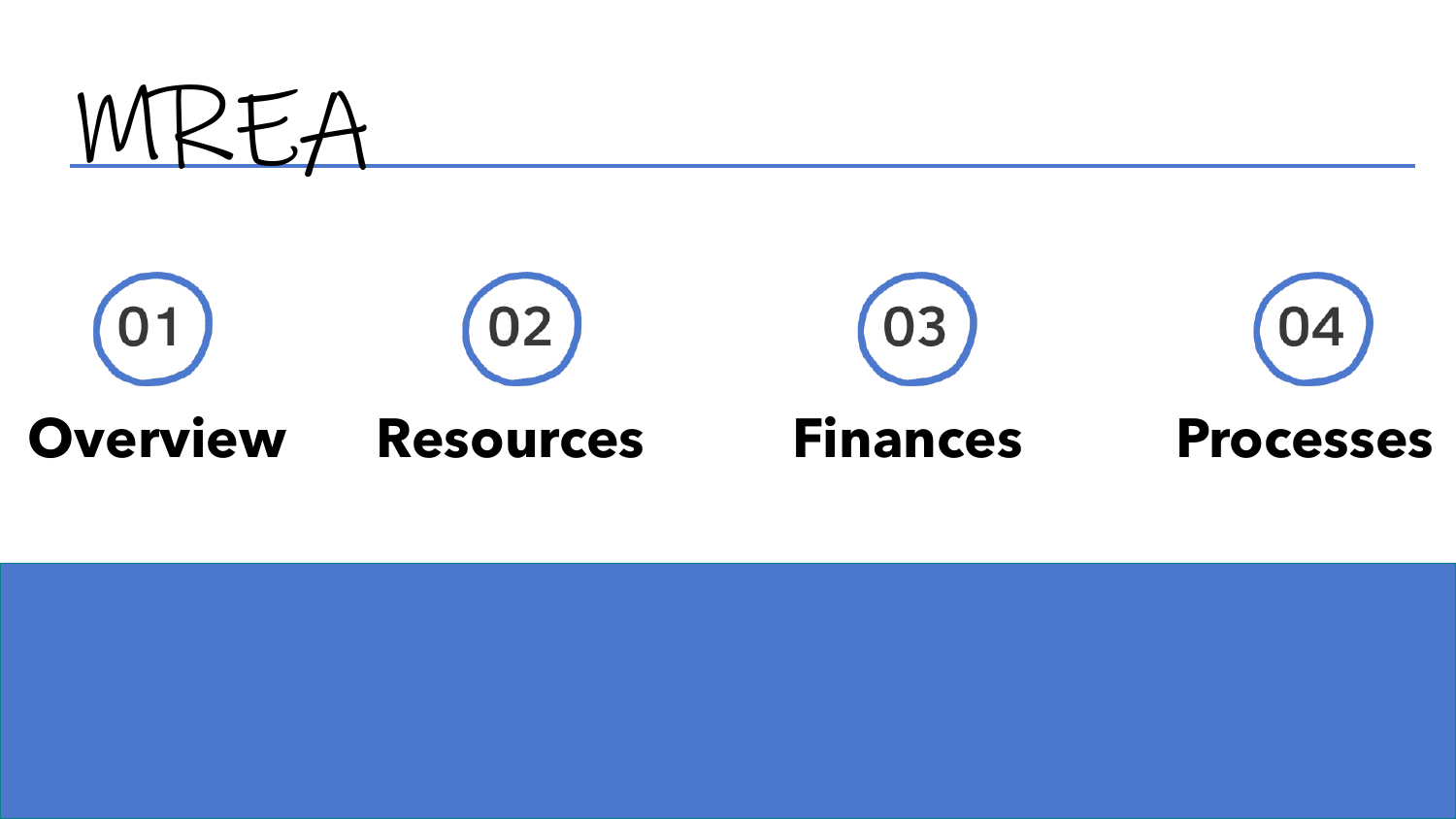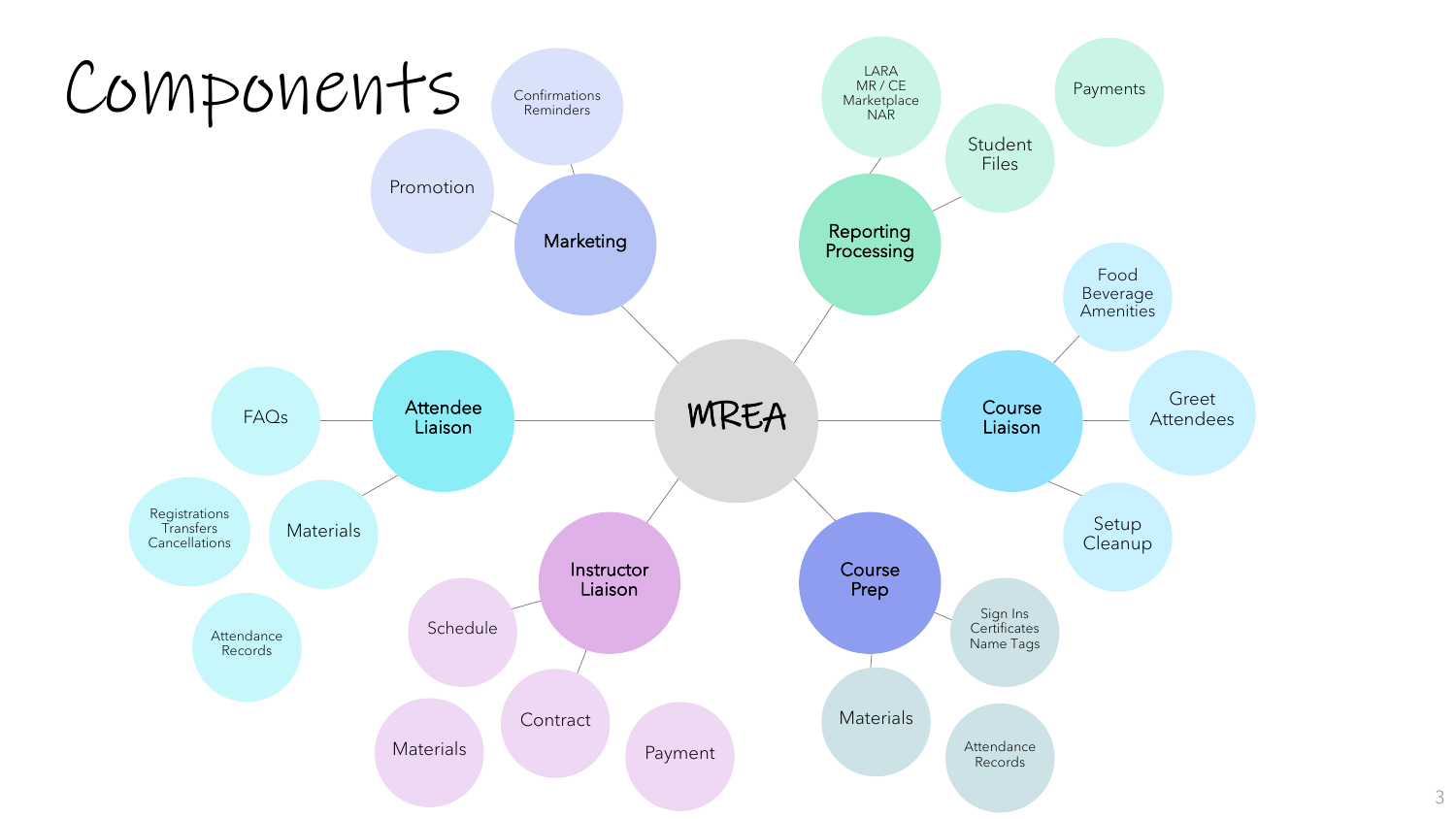# Overview

| Governing Body*                                   |
|---------------------------------------------------|
| <b>Licensing Required</b>                         |
| <b>Annual Governing/</b><br><b>Licensing Fees</b> |

Course Days/Year

|                                                   | Pre-Licensing                                              | Continuing<br><b>Education</b>                | <b>Designations and</b><br><b>Certifications</b>           | <b>Broker Prep</b>                                                                                                                                                              |
|---------------------------------------------------|------------------------------------------------------------|-----------------------------------------------|------------------------------------------------------------|---------------------------------------------------------------------------------------------------------------------------------------------------------------------------------|
| Governing Body*                                   | LARA                                                       | CE Marketplace                                | <b>NAR</b>                                                 | Michigan REALTORS®                                                                                                                                                              |
| <b>Licensing Required</b>                         | Yes                                                        | <b>No</b>                                     | Center for Specialized<br><b>REALTOR Education (CSRE)</b>  | <b>No</b>                                                                                                                                                                       |
| <b>Annual Governing/</b><br><b>Licensing Fees</b> | LARA \$1,140<br>Surety Bond \$342                          | Reporting Fees \$1 per<br>Student, per Course | \$1,000 Annual License Fee<br>plus Royalty Fees per Course | MR Handles all Licensing;<br>at 11-20 Students - 60% \$ to<br>MR & 40% \$ to GKAR;<br>at 21+ Students - 40% \$ to MR<br>& 60% \$ to GKAR; at 17<br>Students, GKAR makes \$1,000 |
| Curriculum                                        | Dearborn Real Estate<br>Education 20 <sup>th</sup> Edition | Written by Instructor                         | Written by NAR                                             | Written by Michigan<br><b>REALTORS®</b>                                                                                                                                         |
| Instructors - Who                                 | <b>GKAR Members/Brokers</b>                                | Broker and/or Owner of Real<br>Estate School  | <b>NAR Certified</b>                                       | Michigan REALTORS®<br>Approved                                                                                                                                                  |
| <b>Instructors/Course</b>                         | 10 per Course<br>14 Total Employed                         | 1 per Course                                  | 1 per Course                                               | 1 per Course                                                                                                                                                                    |
| <b>Course Days/Year</b>                           | 60                                                         | 5                                             | $\overline{4}$                                             | $\overline{4}$                                                                                                                                                                  |

Each type of Course (Pre-Licensing, CE, etc.) is governed by a separate entity, so phasing out any one type of Course does not impact the MREA's ability to continue hosting the other types of Courses. Specifically, if Pre-Licensing is phased out of MREA's offerings, MREA is still able to host CE, Designations/Certifications, and Broker Prep.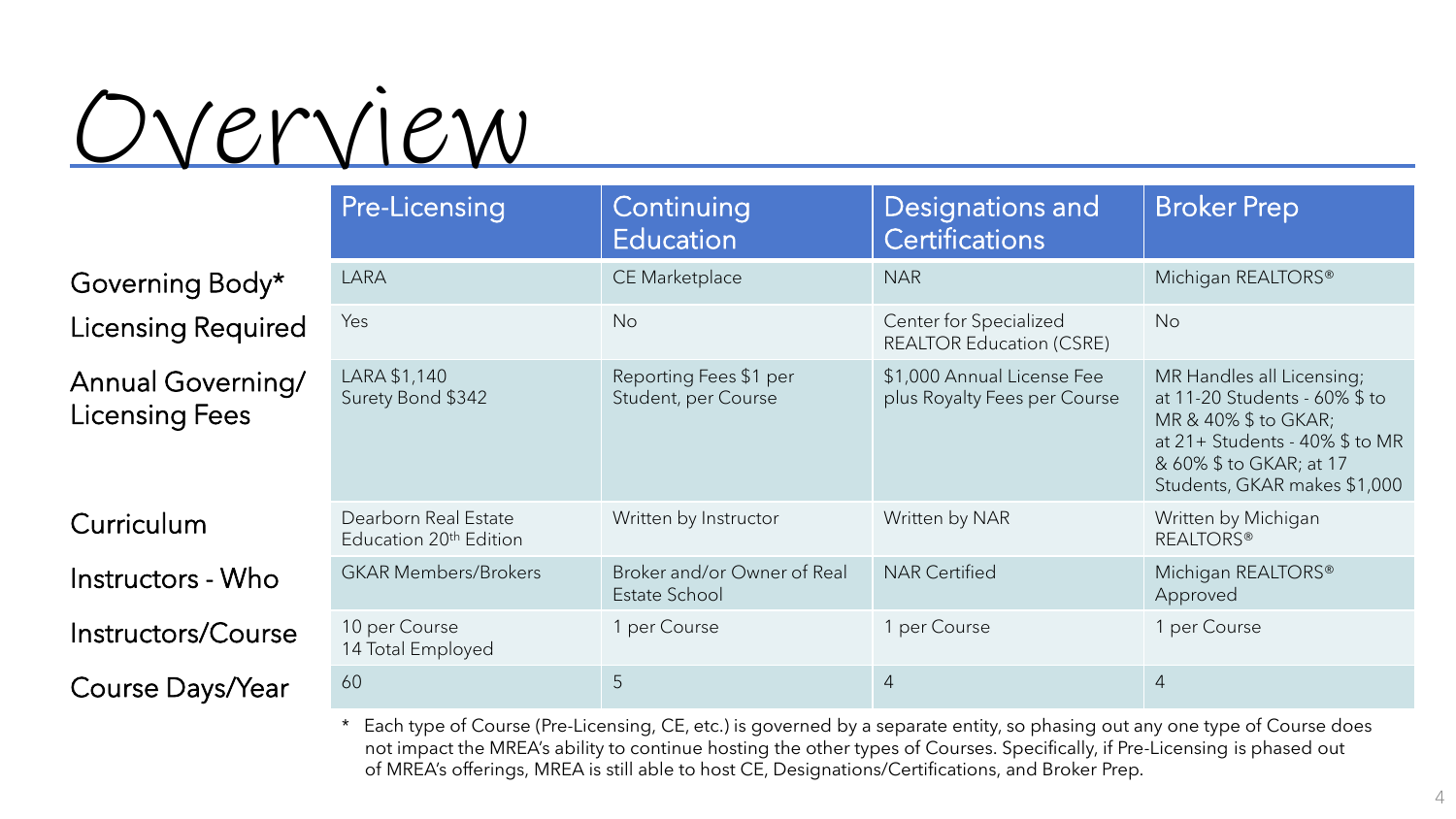

| <b>Course Days/Year</b> | 60                                  |
|-------------------------|-------------------------------------|
| Facility                | <b>GKAR Classroom</b>               |
| Amenities               | Coffee, Soda, Wa                    |
| <b>Supplies</b>         | Pens, Calculators                   |
| <b>Textbooks</b>        | Written by Dearb<br>\$28.60 each    |
| <b>Materials</b>        | 1 Binder, Tabs, 30<br>per Person    |
| Technology              | Turning Point \$4.                  |
| Staff                   | Marketing, Gene<br>Questions, Regis |

|                  | <b>Pre-Licensing</b>                                                                                                                       | Continuing<br><b>Education</b>                                                                                                    | <b>Designations and</b><br><b>Certifications</b>                                                                                  | <b>Broker Prep</b>                                                                                   |
|------------------|--------------------------------------------------------------------------------------------------------------------------------------------|-----------------------------------------------------------------------------------------------------------------------------------|-----------------------------------------------------------------------------------------------------------------------------------|------------------------------------------------------------------------------------------------------|
| Course Days/Year | 60                                                                                                                                         | 5                                                                                                                                 | 4                                                                                                                                 | $\overline{4}$                                                                                       |
| Facility         | <b>GKAR Classroom</b>                                                                                                                      | <b>GKAR Auditorium</b>                                                                                                            | <b>GKAR Classroom</b>                                                                                                             | <b>GKAR Classroom</b>                                                                                |
| <b>Amenities</b> | Coffee, Soda, Water                                                                                                                        | Coffee, Soda, Water, Breakfast                                                                                                    | Coffee, Soda, Water, Snacks                                                                                                       | Coffee, Soda, Water, Snacks                                                                          |
| <b>Supplies</b>  | Pens, Calculators                                                                                                                          |                                                                                                                                   |                                                                                                                                   |                                                                                                      |
| Textbooks        | Written by Dearborn<br>\$28.60 each                                                                                                        | Included with Instructor                                                                                                          | Included with Instructor                                                                                                          | Provided by Michigan<br><b>REALTORS®</b>                                                             |
| <b>Materials</b> | 1 Binder, Tabs, 305 Copies<br>per Person                                                                                                   | 1 Booklet with 74 Pages per<br>Person                                                                                             | Binders/Booklets/Handouts<br>vary based on Course                                                                                 | Provided by Michigan<br><b>REALTORS®</b>                                                             |
| Technology       | Turning Point \$420 annual                                                                                                                 | N/A                                                                                                                               | N/A                                                                                                                               | N/A                                                                                                  |
| Staff            | Marketing, General<br>Questions, Registrations,<br>Follow Up, Material Prep,<br>Instructor Liaison, Greeting<br>Day Of, Testing, Reporting | Marketing, General<br>Questions, Registrations,<br>Follow Up, Material Prep,<br>Instructor Liaison, Greeting<br>Day Of, Reporting | Marketing, General<br>Questions, Registrations,<br>Follow Up, Material Prep,<br>Instructor Liaison, Greeting<br>Day Of, Reporting | Marketing, General<br>Questions, Material Prep,<br>Instructor Liaison, Greeting<br>Day Of, Reporting |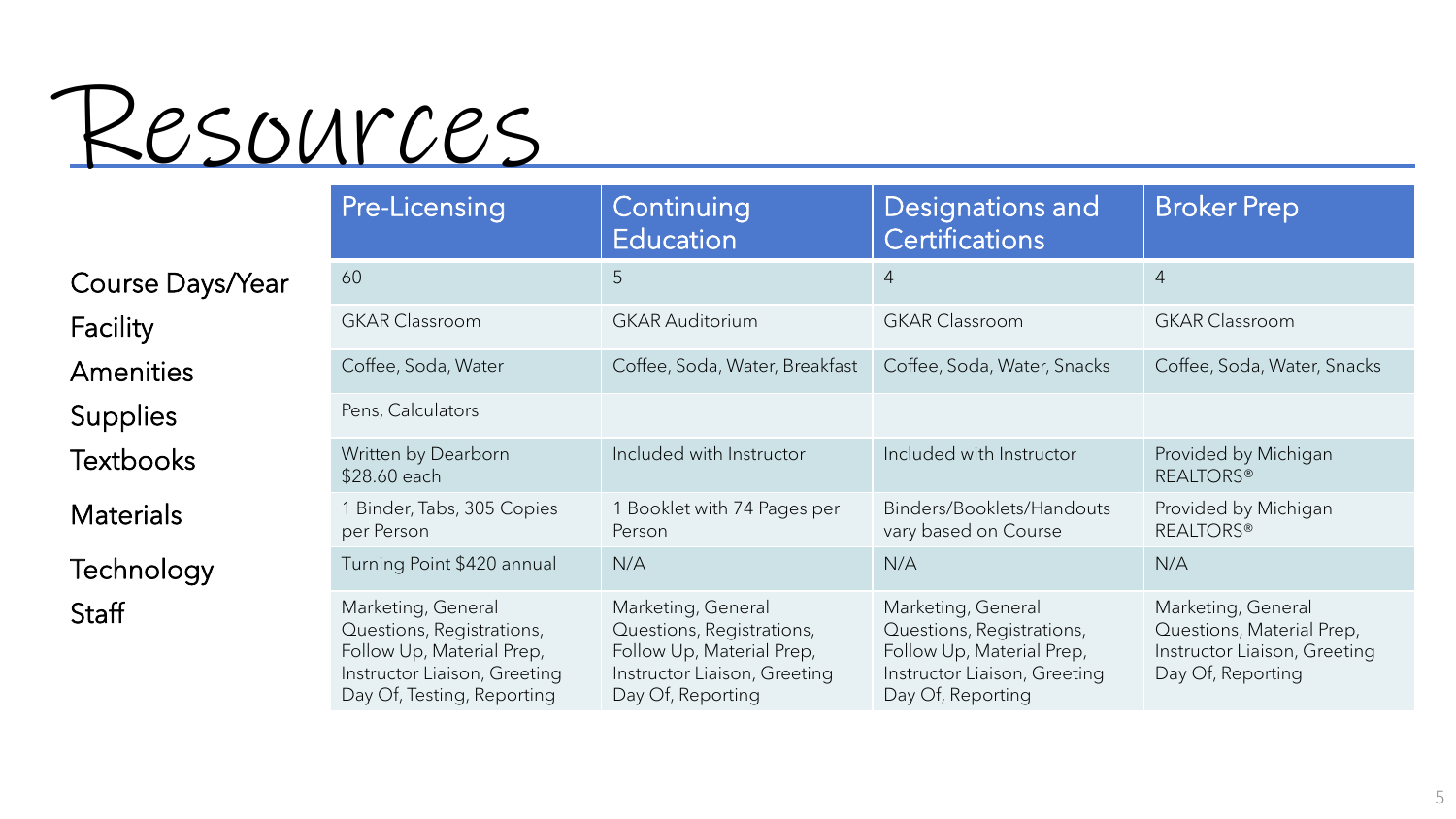# Financial **Summary of Income**

|                     |      | Pre-Licensing | Continuing<br><b>Education</b> | <b>Designations and</b><br><b>Certifications</b> | <b>Broker Prep</b> |
|---------------------|------|---------------|--------------------------------|--------------------------------------------------|--------------------|
|                     | 2017 |               |                                |                                                  |                    |
| Gross Income        |      | \$56,443      | \$3,250                        | \$6,409                                          | \$2,560            |
| Net Income          |      | (\$43,808)    | (\$19,444)                     | \$385                                            | (\$3,930)          |
|                     | 2018 |               |                                |                                                  |                    |
| Gross Income        |      | \$48,405      | \$4,070                        | \$11,714                                         | N/A                |
| Net Income          |      | (\$51,092)    | (\$15,919)                     | \$574                                            | N/A                |
|                     | 2019 |               |                                |                                                  |                    |
| <b>Gross Income</b> |      | \$49,590      | \$3,060                        | \$9,830                                          | N/A                |
| Net Income          |      | (\$47,567)    | (\$16,241)                     | ( \$3,397)                                       | N/A                |
|                     | 2020 |               |                                |                                                  |                    |
| Gross Income        |      | \$10,830      | \$3,182                        | N/A                                              | \$3,102            |
| Net Income          |      | (\$22,953)    | (\$26,524)                     | N/A                                              | ( \$1,732)         |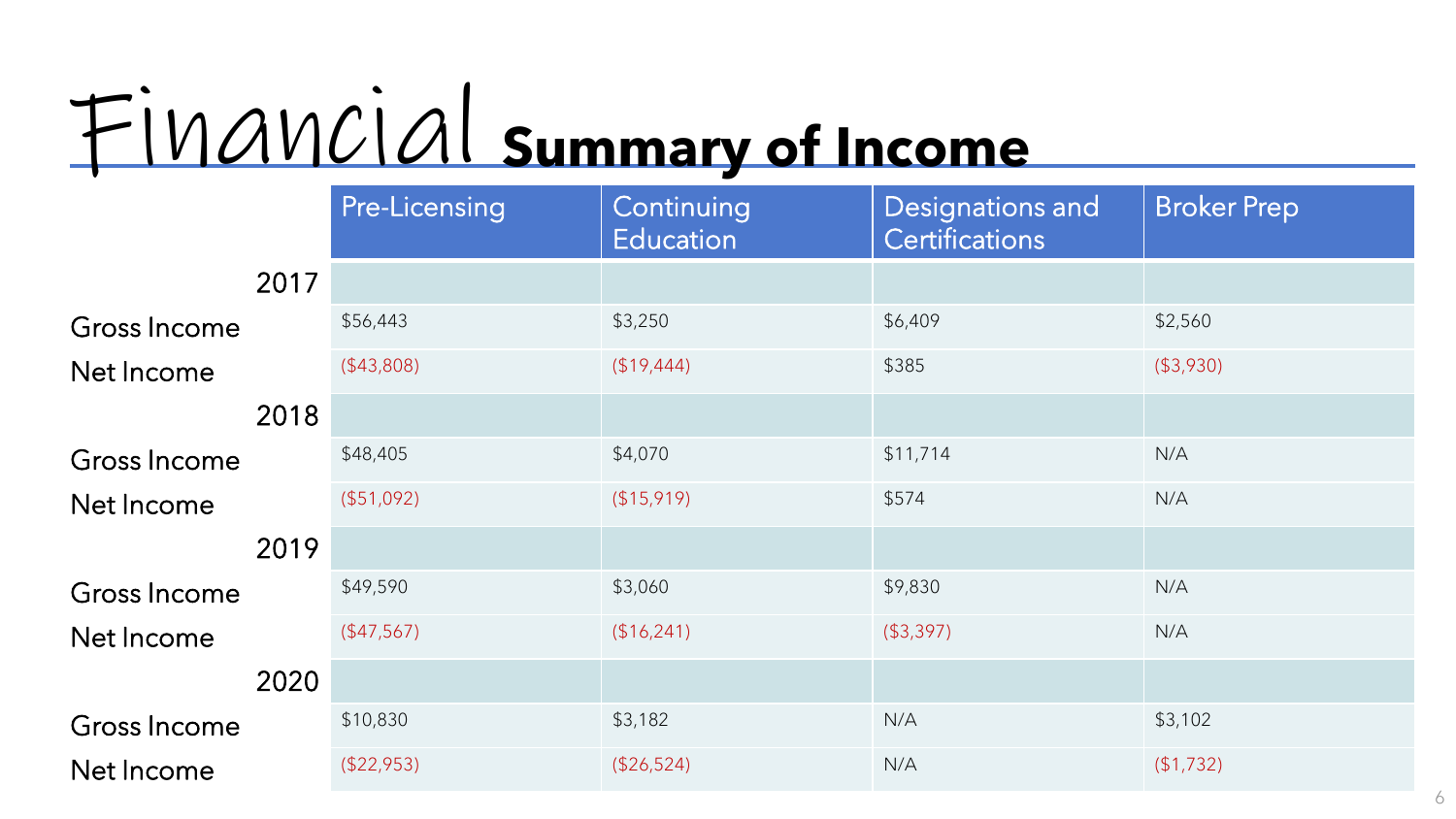## Profit & Loss **Pre-Licensing**

|                                                                                                             | 2017                             | 2018                             | 2019                             | 2020                             |
|-------------------------------------------------------------------------------------------------------------|----------------------------------|----------------------------------|----------------------------------|----------------------------------|
| <b>Students</b>                                                                                             | 200                              | 169                              | 174                              | 38                               |
| Gross Income                                                                                                | \$56,443                         | \$48,405                         | \$49,590                         | \$10,830                         |
|                                                                                                             | <b>Expenses</b>                  |                                  |                                  |                                  |
| Instructors                                                                                                 | \$21,600                         | \$27,000                         | \$27,000                         | \$6,750                          |
| <b>Annual Governance/Licensing Fees</b>                                                                     | \$1,467                          | \$1,480                          | \$1,482                          | \$1,484                          |
| Textbooks/Materials/Tech                                                                                    | \$8,073                          | \$5,498                          | \$6,340                          | \$1,611                          |
| <b>MREA Staff</b>                                                                                           | \$46,611                         | \$44,414                         | \$41,005                         | \$18,853                         |
| Proportion of MREA Staff to Facilitate Pre-Licensing in<br>Relation to Annual Total of all MREA Course Days | 60 Pre-Lic Days/<br>71 MREA Days | 60 Pre-Lic Days/<br>68 MREA Days | 60 Pre-Lic Days/<br>69 MREA Days | 15 Pre-Lic Days/<br>21 MREA Days |
| <b>Room Rent</b><br>Classroom - \$225/Day * 60 Days                                                         | \$13,500                         | \$13,500                         | \$13,500                         | \$3,375<br>Adjusted for COVID    |
| Copies<br>\$10 pp - Paper, Copies for Students, Teachers, Handouts,<br>and Files                            | \$2,000                          | \$1,690                          | \$1,740                          | \$380                            |
| Amenities<br>\$35 pp (\$7/Day * 5 Days) - Soda, Water, Coffee, Cups,<br>Toilet Paper, Towels, and Soap      | \$7,000                          | \$5,915                          | \$6,090                          | \$1,330                          |
| <b>Total Expenses</b>                                                                                       | \$100,251                        | \$99,497                         | \$97,157                         | \$33,783                         |
| Net Income                                                                                                  | $($ \$43,808)                    | (\$51,092)                       | (\$47,567)                       | (\$22,953)                       |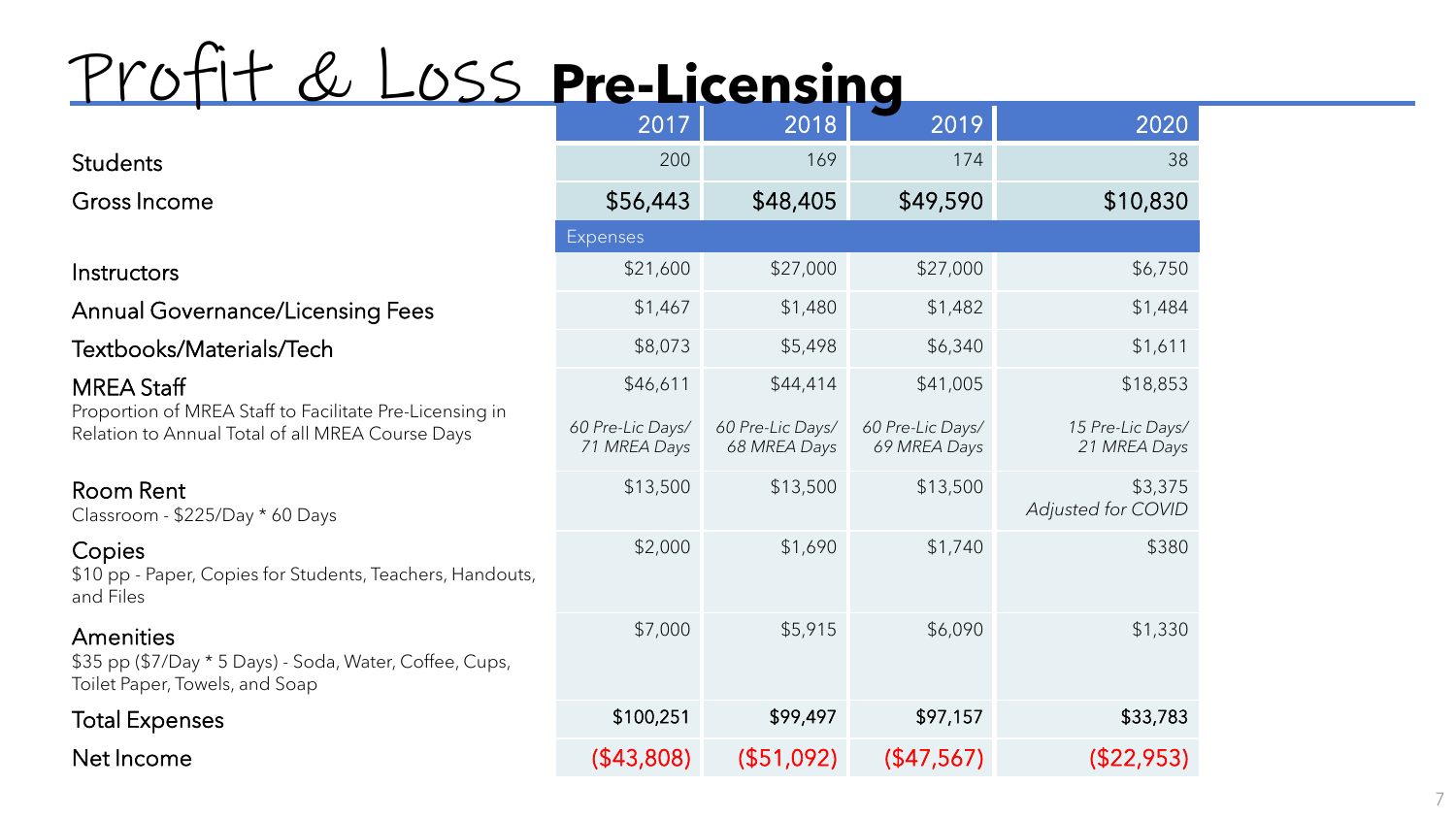

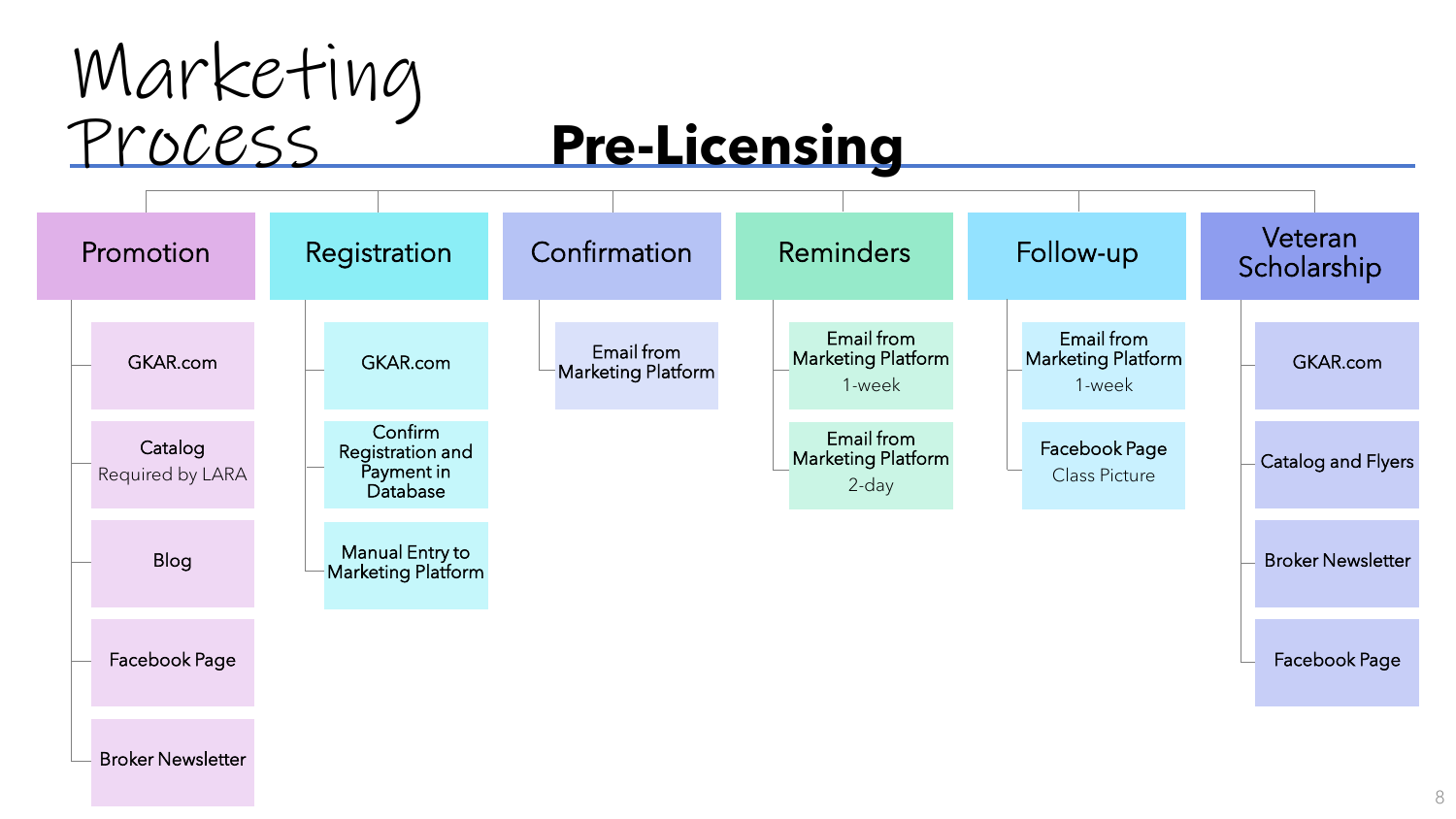

# Process **Pre-Licensing**

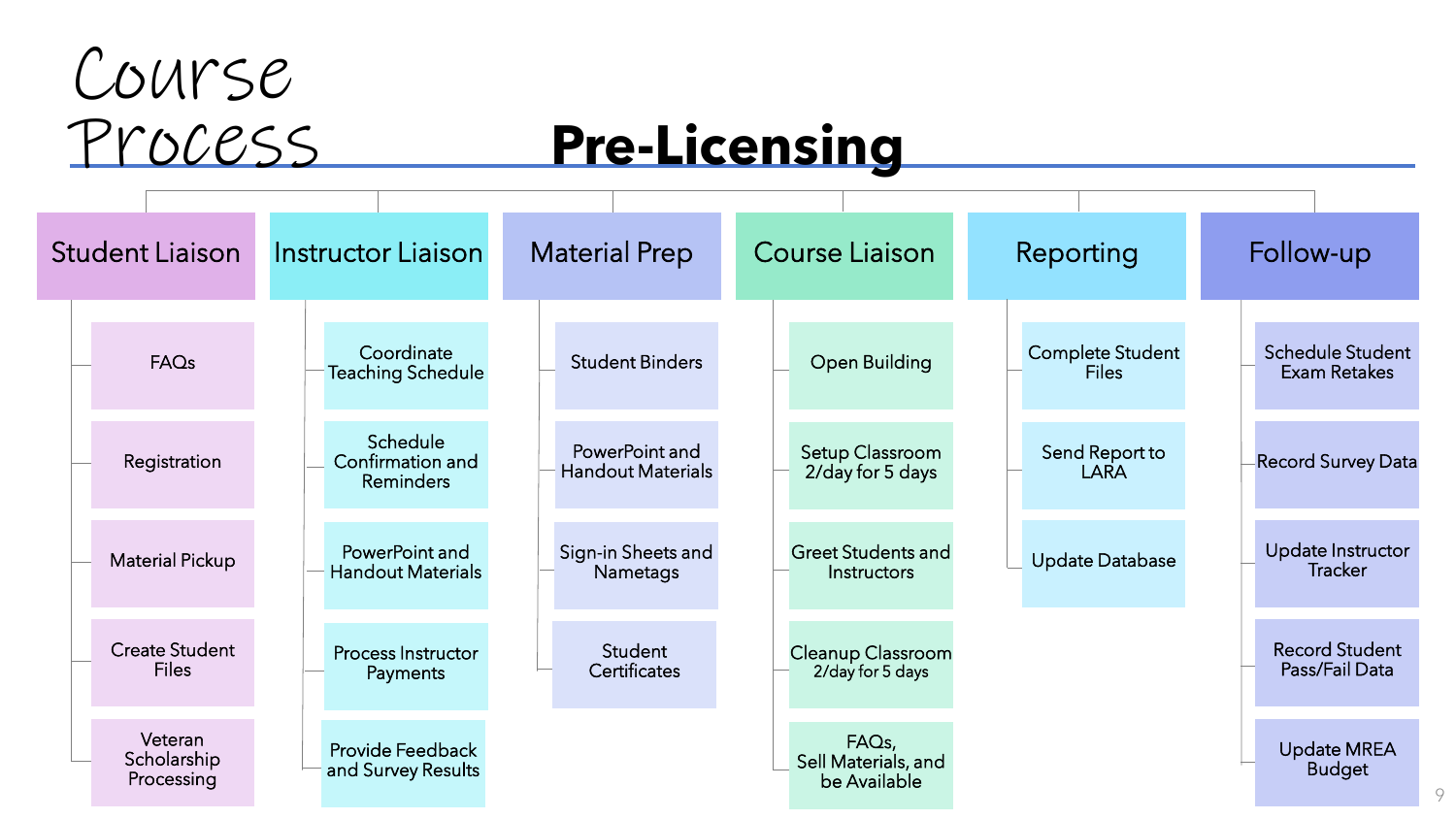

*As of 2-1-2021*